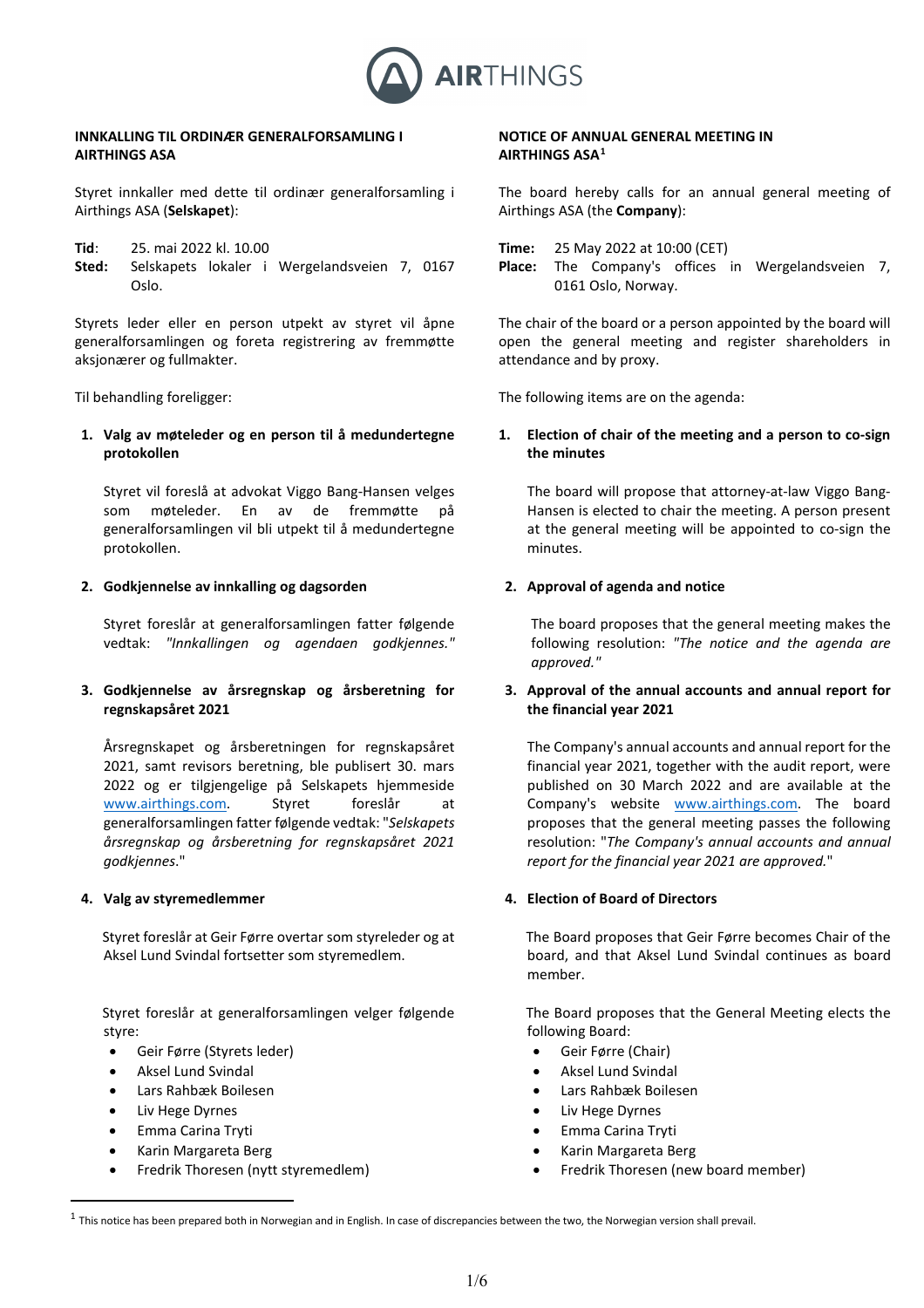

 I henhold til norsk utvalg for eierstyring og selskapsledelses ("**NUES**") anbefaling om eierstyring og selskapsledelse vil det stemmes over hver kandidat separat.

Om Fredrik Thoresen: Fredrik har mer enn ti års erfaring som aksjeanalytiker i teknologi-sektoren fra DNB Markets, Sector Asset Management og SEB. Han har videre fire års erfaring som forvalter av to aksjefond hos Storebrand og jobber nå som Partner i Kvantia. Han har tatt en Masters of Business Administration (MBA) ved Middlebury Institute of International Studies at Monterey og vil tilføre styret kompetanse innen investorrelasjoner og kapitalmarkeder.

I tillegg er Anlaug Underdal og Tore Rismyhr for tiden ansattrepresentanter i styret.

## **5. Fastsettelse av styrets honorar for perioden frem til neste generalforsamling**

Styret foreslår at generalforsamlingen treffer følgende vedtak:

"*Styrets medlemmer mottar følgende godtgjørelse fra 25. mai 2022 til neste ordinære generalforsamling:*

*Styrets leder: NOK 350.000 per år. Chair: NOK 350,000 per year.*

*Honoraret betales 50% forskuddsvis og 50% etterskuddsvis. Styremedlemmer oppfordres til å kjøpe aksjer i selskapet for minst 50% av brutto styrehonorar*."

## **6. Godkjennelse av honorar til revisor 6. Approval of auditor remuneration**

Selskapets revisor har beregnet et honorar for 2021 på 1.274.000 kroner, hvorav 888.000 kroner relaterer seg til lovpålagt revisjon. Styret foreslår at generalforsamlingen fatter følgende vedtak: "*Honorar til revisor for 2021 på til sammen* 1.274.000 *kroner godkjennes.*"

# **7. Fullmakt for styret til å forhøye aksjekapitalen i forbindelse med investeringer, generelle selskapsformål og transaksjoner**

Styret ønsker å legge til rette for at styret skal ha fleksibilitet til å kunne utstede aksjer i situasjoner der dette anses gunstig for Selskapet, herunder i forbindelse med kapitalinnhenting til finansiering av Selskapets virksomhet, og i forbindelse med potensielle oppkjøp.

På denne bakgrunn foreslår styret at generalforsamlingen fatter følgende vedtak:

In accordance with the Norwegian Corporate Governance Board's ("**NUES**") recommendation on corporate governance, votes will be cast separately for each candidate.

About Fredrik Thoresen: Fredrik has more than ten years of experience as an equity analyst in the technology sector from DNB Markets, Sector Asset Management and SEB. He also has four years of experience as a manager of two equity funds at Storebrand and now works as a Partner in Kvantia. He has his Masters of Business Administration (MBA) from the Middlebury Institute of International Studies at Monterey and will provide the board with expertise in investor relations and capital markets.

In addition, Anlaug Underdal and Tore Rismyhr are currently employee representatives on the board.

# **5. Determination of remuneration to the board until next annual general meeting**

The board proposes that the general meeting passes the following resolution:

"*The members of the board will receive the following remuneration from 25 May 2022, until the next annual general meeting:*

*Styremedlemmer: NOK 200.000 per år. Board members: NOK 200,000 per year.*

*The fee is paid 50% in advance and 50% in arrears. Board members are encouraged to buy shares in the Company for at least 50% of gross board fees.*"

The Company's auditor has invoiced a fee of NOK 1,274,000 for 2021, of which NOK 888,000 relates to mandatory audit services. The board proposes that the general meeting passes the following resolution: "*Fees to the auditor in the aggregate amount of NOK* 1,274,000 *for 2021 are approved.*"

# **7. Authorization for the board to increase the share capital in connection with investments, general corporate purposes and transactions**

The board wishes to facilitate flexibility for the board to issue shares in situations where this is considered beneficial for the Company, including in connection with capital raisings for the financing of the Company's business and in connection with potential acquisitions.

On this basis the board proposes that the general meeting passes the following resolution: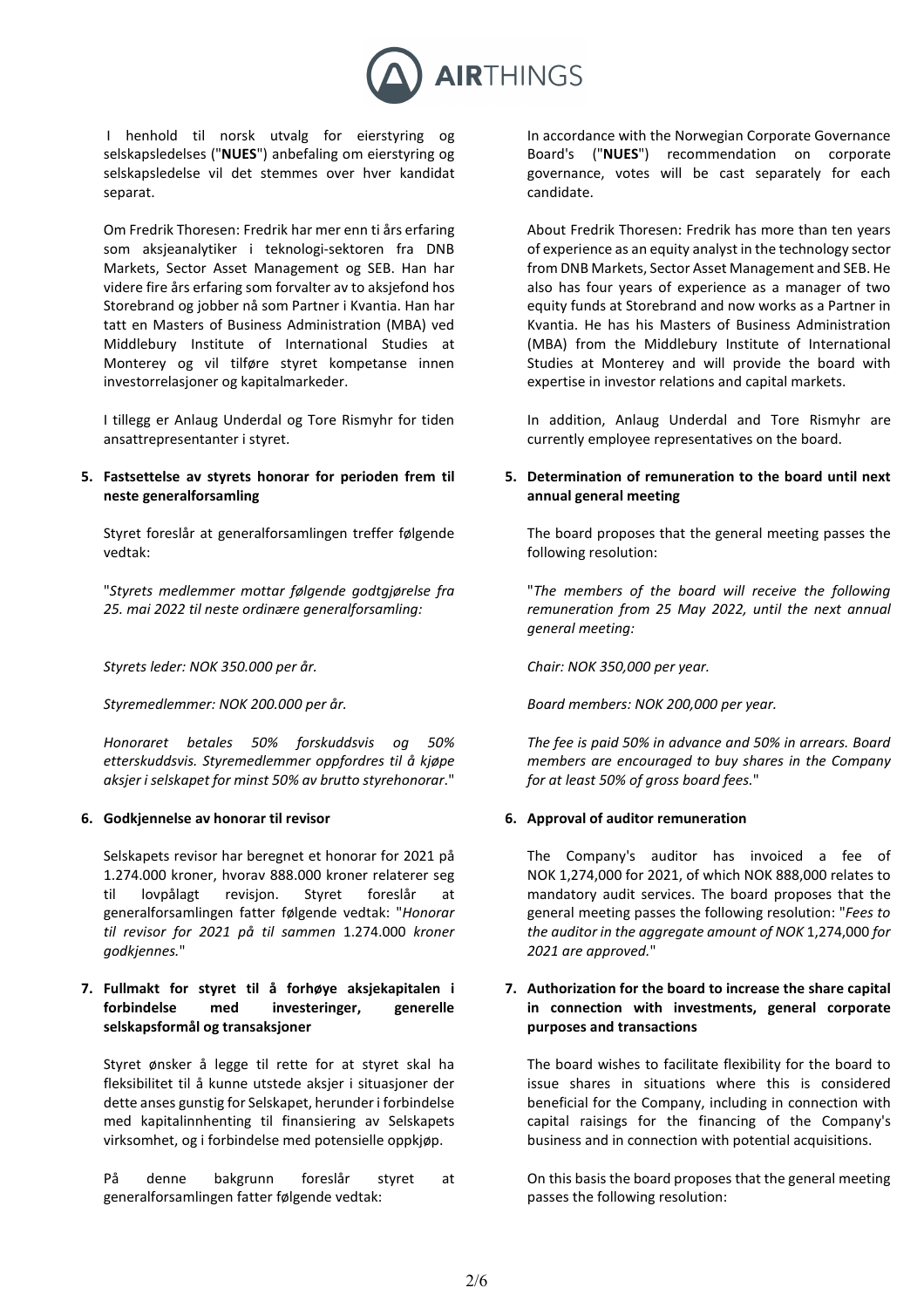

"*Styret gis fullmakt til å øke aksjekapitalen med opp til NOK 172.366 (tilsvarende ca. 10% av gjeldende aksjekapital) gjennom én eller flere aksjekapitalutvidelser ved utstedelse av nye aksjer.*

*Aksjonærenes fortrinnsrett i henhold til allmennaksjeloven § 10-4 kan fravikes. Fullmakten kan benyttes i situasjoner som nevnt i verdipapirhandelloven § 6-17.*

*Fullmakten dekker også kapitalforhøyelser mot innskudd i annet enn kontanter og retten til å pådra særskilte forpliktelser på vegne av Selskapet.* 

*Fullmakten kan kun benyttes til å hente ytterligere kapital til fremtidige investeringer eller til generelle selskapsformål, eller til å utstede aksjer i forbindelse med oppkjøp, fusjoner, fisjoner eller andre transaksjoner.*

*Fullmakten er gyldig frem til ordinær generalforsamling i 2023, dog ikke lenger enn til 30. juni 2023.*"

# **8. Fullmakt for styret til å forhøye aksjekapitalen i forbindelse med incentivprogrammer**

Styret ønsker å legge til rette for at Selskapet fortsatt skal kunne inngå avtaler med nøkkelpersoner om aksjebaserte incentivordninger. I den forbindelse ønsker styret å ha fullmakt til å øke aksjekapitalen med opp til NOK 88.847 for i forbindelse med allerede utstedte opsjoner, samt NOK 34.570 (tilsvarende ca. 2% av gjeldende aksjekapital), i forbindelse med det eksisterende incentivprogrammet. For å oppfylle formålet med fullmakten, er det nødvendig at fullmakten omfatter en rett for styret til å fravike aksjonærenes fortrinnsrett i henhold til allmennaksjeloven § 10-4.

På denne bakgrunn foreslår styret at generalforsamlingen fatter følgende vedtak:

"*Styret gis fullmakt til å øke aksjekapitalen med opp til NOK 123.417 i forbindelse med eksisterende incentivprogram og allerede utstedte opsjoner, gjennom én eller flere aksjekapitalutvidelser ved utstedelse av nye aksjer.*

*Aksjonærenes fortrinnsrett i henhold til allmennaksjeloven § 10-4 kan fravikes. Fullmakten kan benyttes i situasjoner som nevnt i verdipapirhandelloven § 6-17.*

*Fullmakten kan kun benyttes til å utstede aksjer til konsernets ansatte i forbindelse med incentivprogrammer, både individuelle og generelle.*

"*The board is authorized to increase the share capital by up to NOK 172,366 (equivalent to ca. 10% of the Company's current share capital) in one or more share capital increases through issuance of new shares.*

*The shareholders' preferential rights pursuant to section 10-4 of the Norwegian Public Limited Liability Companies Act may be set aside. The authorization can be used in situations described in the Norwegian Securities Trading Act section 6-17.*

*The authorization also covers share capital increases against non-cash contributions and the right to assume special obligations on behalf of the Company.* 

*The authorization may only be used to raise additional capital for future investments or for general corporate purposes, or to issue shares in connection with acquisitions, mergers, demergers, or other transactions.*

*The authorization is valid until the annual general meeting in 2023, however no longer than until 30 June 2023.*"

# **8. Authorization for the board to increase the share capital in connection with incentive programs**

The board wishes to facilitate the Company's entering into of agreements with key personnel regarding share based incentive programs. In this connection, the Board wishes to authorize a share capital increase by up to NOK 88,847 in connection with options already issued as well as NOK 34,570 (equivalent to ca. 2% of the current share capital), in connection with the existing incentive program. In order to fulfil the purpose of the authorization, it is necessary the authorization includes a right for the board to set aside the shareholders' preferential rights pursuant to section 10-4 of the Norwegian Public Limited Liability Companies Act.

On this basis the board proposes that the general meeting passes the following resolution:

"*The board is authorized to increase the share capital by up to NOK 123,417 in connection with the existing incentive program and current granted options, in one or more share capital increases through issuance of new shares.*

*The shareholders' preferential rights pursuant to section 10-4 of the Norwegian Public Limited Liability Companies Acct may be set aside. The authorization can be used in situations described in the Norwegian Securities Trading Act section 6-17.*

*The authorization may only be used to issue shares to the group's employees in connection with incentive programs, both individual and general.*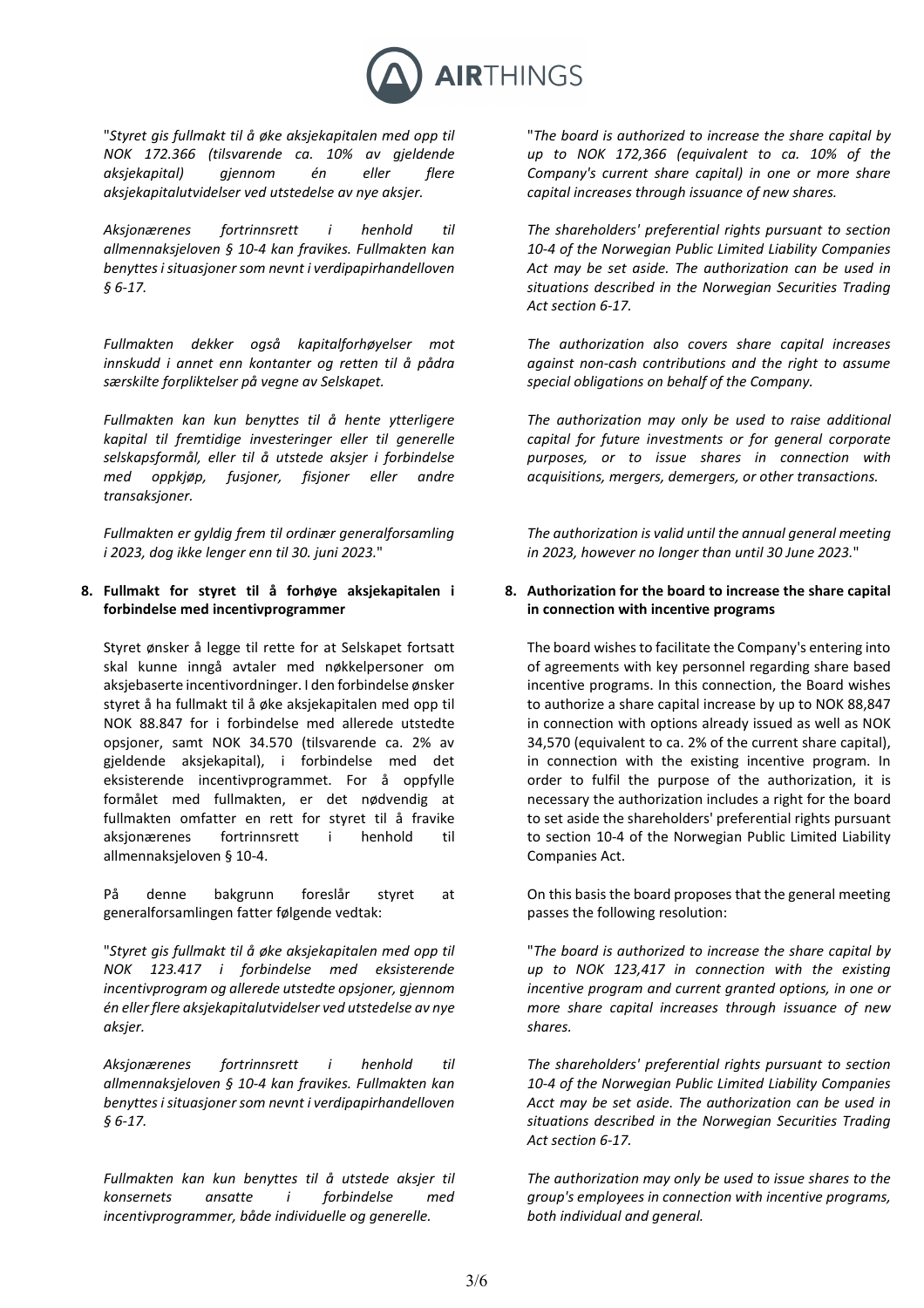

*Fullmakten er gyldig frem til ordinær generalforsamling i 2023, men ikke lenger enn til 30. juni 2023.*"

Styret foreslår at generalforsamlingen gir styret fornyet fullmakt til å erverve egne aksjer på vegne av Selskapet.

På denne bakgrunn foreslår styret at generalforsamlingen fatter følgende vedtak:

"*Styret gis fullmakt til på vegne av Selskapet å erverve og stille og bli gitt sikkerhet i egne aksjer opp til en samlet pålydende verdi på NOK 172.366 (tilsvarende ca. 10% av gjeldende aksjekapital). Dersom Selskapet avhender eller sletter egne aksjer, skal dette beløpet forhøyes med et beløp tilsvarende pålydende verdi av de avhendede og slettede aksjene.*

*Kjøpesummen per aksje skal være minst aksjenes pålydende og maksimalt NOK 25.*

*Fullmakten kan kun benyttes med det formål å bruke egne aksjer for investeringsformål, realisere aksjene, benytte aksjene som vederlag i forbindelse med oppkjøp, fusjoner, fisjoner eller andre transaksjoner, eller benytte aksjene til å oppfylle Selskapets forpliktelser i forbindelse med incentivprogrammer for konsernets ansatte, eller til sletting og nedsettelse av Selskapets aksjekapital. Fullmakten kan benyttes i situasjoner som nevnt i verdipapirhandelloven § 6-17.*

*Styret kan ellers fritt bestemme på hvilken måte erverv eller avhendelse av aksjer skal skje.* 

*Fullmakten er gyldig frem til ordinær generalforsamling i 2023, men ikke lenger enn til 30. juni 2023."*

I tråd med NUES' anbefaling om eierstyring og selskapsledelse, foreslår styret å etablere en valgkomite ved at ny bestemmelse inntas i vedtektene. Styret har også utarbeidet forslag til regler for komiteens arbeid, tilgjengelige på Selskapets hjemmeside [www.airthings.com.](http://www.airthings.com/)

På denne bakgrunn foreslår styret at generalforsamlingen fatter følgende vedtak:

'*Selskapet skal ha en valgkomite bestående av to til fire medlemmer. Valgkomiteen skal fremme forslag til generalforsamlingen for valg av aksjonærvalgte* 

*The authorization is valid until the annual general meeting in 2023, however no longer than until 30 June 2023.*"

## **9. Fullmakt for styret til å erverve egne aksjer 9. Authorization for the board to acquire treasury shares**

The board proposes that the general meeting renews the board's authorization to acquire treasure shares on behalf of the Company.

On this basis the board proposes that the general meeting passes the following resolution:

"*The board is authorized to on behalf of the Company acquire and provide and be granted security in treasury shares up to an aggregate nominal value of NOK 172,366 (equivalent to ca. 10% of the Company's current share capital). If the Company dispose of or cancels treasury shares, this amount shall be increased with an amount corresponding to the nominal value of the disposed and cancelled shares.*

*The purchase price per share shall be minimum the nominal value of the share and maximum NOK 25.*

*The authorization may only be used for the purpose of using treasury shares for investment purposes, realize the shares, use the shares as consideration in connection with acquisitions, mergers, demergers, or other transactions, or use the shares to fulfil the Company's obligations in connection with incentive programs for the group's employees, or to cancel the shares and consequently decrease the Company's share capital. The authorization can be used in situations described in the Norwegian Securities Trading Act section 6-17.*

*The board may otherwise freely determine the method of acquisition and disposal of shares.*

*The authorization is valid until the annual general meeting in 2023, however no longer than until 30 June 2023.*"

## **10.Opprettelse av valgkomite 10. Establishment of a nomination committee**

In accordance with NUES' recommendation on corporate governance, the board proposes to establish a nomination committee by adding a new section to the articles of association. The board has also prepared a charter for the nomination committee's work, available at the Company's websit[e www.airthings.com.](http://www.airthings.com/)

On this basis the board proposes that the general meeting passes the following resolution:

"*Ny § 12 i vedtektene vedtas som følger:* "*A new § 12 in the articles of association is approved as follows:*

> '*The Company shall have a nomination committee consisting of two to four members. The nomination committee shall give proposals on the election of*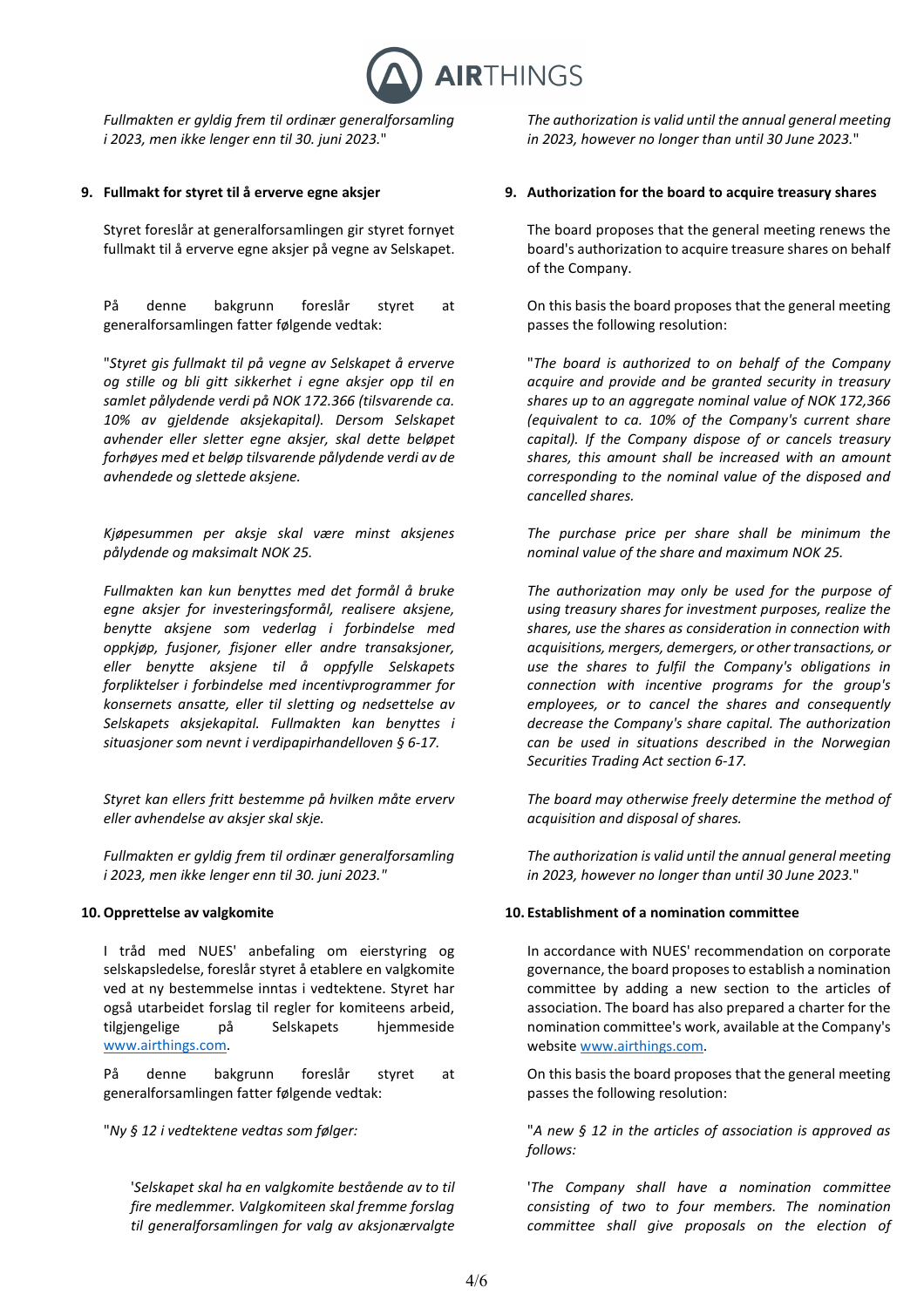

*styremedlemmer og deres godtgjørelse. Valgkomiteen skal også fremme forslag til medlemmer av komiteen. De videre arbeids- og ansvarsoppgaver er beskrevet i egne regler godkjent av generalforsamlingen*.'

*Utkast til regler for valgkomiteen godkjennes."* 

Forutsatt at styrets forslag i sak 9 vedtas, foreslår styret at generalforsamlingen utpeker følgende medlemmer i valgkomiteen, for en periode på to år:

- 
- 
- 

I henhold til NUES' anbefaling om eierstyring og selskapsledelse vil det stemmes over hver kandidat separat.

### *Fremmøte og registrering*

Aksjeeiere har rett til å delta på generalforsamlingen personlig eller ved fullmektig etter eget valg.

Aksjeeiere som ønsker å stemme i generalforsamlingen ved fullmektig, kan registrere dette i VPS Investortjenester eller ved å sende utfylt fullmaktsskjema til DNB Bank ASA, Verdipapirservice, innen 24. mai 2022 kl. 16:00.

Det blir gitt mulighet til de som er forhåndspåmeldt å overvære møtet via videokonferanse.

### *Forhåndsstemming*

Aksjeeiere kan avgi forhåndsstemme via Selskapets hjemmeside eller VPS Investortjenester. For å gjøre det trenger man pin-koden og referansenummeret på registreringsskjemaet. Fristen for å avgi forhåndsstemme er satt til 24. mai 2022 kl. 16:00. Frem til fristen kan allerede avgitte forhåndsstemmer endres eller tilbakekalles. Etter fristen vil avgitte forhåndsstemmer anses trukket tilbake dersom aksjeeieren møter på generalforsamlingen selv eller ved fullmektig.

Selskapet vil tilrettelegge for at aksjonærer kan ringe inn på generalforsamlingen og på den måten overvære møtet, samt få mulighet til å stille spørsmål til Selskapets representanter. Innringingsdetaljer er som følger:

*shareholder elected board members and their remuneration to the general meeting. The nomination committee shall also propose members for the nomination committee. The further tasks and responsibilities are set out in a separate charter approved by the general meeting.'*

*The draft charter for the nomination committee is approved."* 

### **11. Valg av medlemmer til valgkomiteen 11. Election of members to the nomination committee**

Assuming the board's proposal in item 9 is approved, the board proposes that the general meeting appoints the following members for the nomination committee, for a period of two years:

- Magnus Nordseth (leder) Magnus Nordseth (Chair)
- Niklas Hallberg Niklas Hallberg
- John Helge Fjellheim John Helge Fjellheim

In accordance with NUES' recommendation on corporate governance, votes will be cast separately for each candidate.

*\* \* \**

## *Attendance and registration*

Shareholders are by law entitled to attend the general meeting in person or by a proxy of their own choice.

Shareholders who wish to vote at the general meeting by proxy may register votes in VPS Investor Services or may send the proxy form to DNB Bank ASA, Registrar's Department, within 24 May 2022 at 16:00 CET.

It will be possible for preregistered attendees to attend the meeting via videolink.

### *Advance voting*

Shareholders may prior to the meeting cast a vote on each agenda item via the Company's website or VPS Investor Services. The pin-code and reference number from the registration form is required to do so. The deadline for advance voting is 24 May 2022 at 16:00 CET. Until the deadline, votes already cast may be changed or withdrawn. Votes already cast prior to the general meeting will be considered withdrawn in the event of a shareholder attending the general meeting in person or by proxy.

The Company will arrange for shareholders to be able to call in to the general meeting and as such participate in the meeting and have the possibility to raise questions to the Company's representatives. The call-in details are as follows: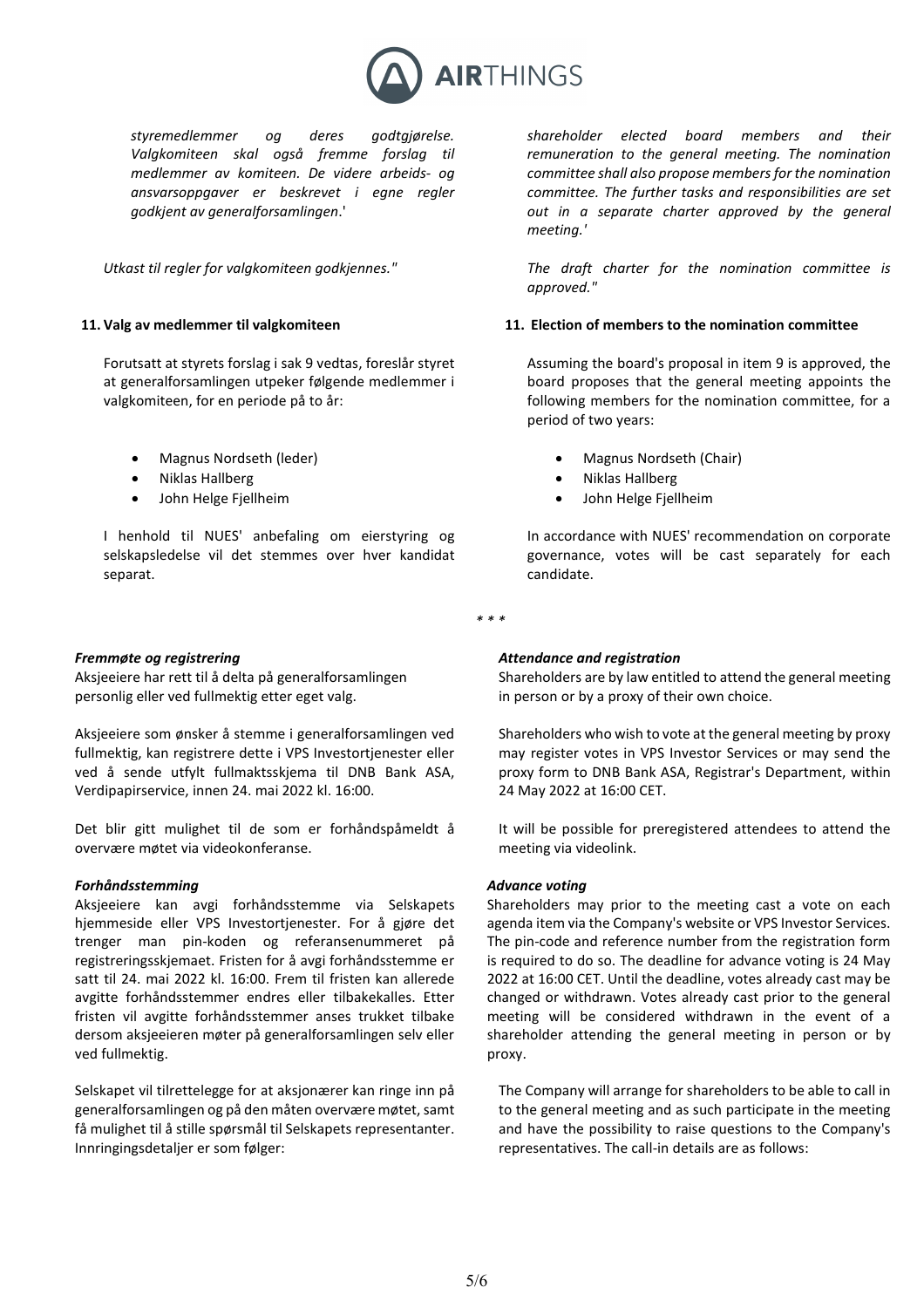

## Bli med fra datamaskin eller mobil: [Klikk her for å delta i møtet](https://teams.microsoft.com/l/meetup-join/19%3ameeting_ZTY4YzQ0ZmUtMTFjOS00MDEwLThlMmQtNjJhM2FjZGMxN2Vj%40thread.v2/0?context=%7b%22Tid%22%3a%224651385e-cc62-44a7-bde5-dbda3fc721be%22%2c%22Oid%22%3a%225081705f-bf2e-461f-971a-b164d6828afb%22%7d)

#### **Ring inn (bare lyd)**

[+47 21 40 41 97,,980219147#](tel:+4721404197,,980219147#%20) Norway, Oslo Telefonkonferanse-ID: 980 219 147# [Finn et lokalt nummer](https://dialin.teams.microsoft.com/7ac99775-b715-434d-bb3e-f9ab9756272c?id=980219147) | [Tilbakestill PIN-kode](https://mysettings.lync.com/pstnconferencing)

**Vennligst merk at stemmer ikke kan avgis over video eller telefon.**

*Melding til forvaltere og aksjonærer med forvalterkonto* Reelle eiere av aksjer som er registrert på forvalterkonto som ønsker å utøve sine rettigheter på generalforsamlingen må registrere seg direkte i VPS' aksjeeierregister og bli registrert i VPS før generalforsamlingen for å sikre at de er berettiget til å møte og avgi stemme.

## *Aksjonærrettigheter*

En aksjonær har talerett på generalforsamlingen, og har rett til å ta med en rådgiver og gi ham/henne talerett. En aksjonær kan fremsette alternative vedtaksforslag for punkter som allerede er inkludert i agendaen og kan kreve at medlemmer av styret og/eller daglig leder på generalforsamlingen gir tilgjengelig informasjon om forhold slik det ytterligere fremgår av allmennaksjeloven § 5-15. Informasjonsforespørsler bør fremsettes ikke senere enn ti dager før generalforsamlingen

## *Andre forhold*

Airthings ASA er et allmennaksjeselskap og allmennaksjeloven gjelder for Selskapet. På dagen for innkallingen har Selskapet utstedt i alt 172.849.037 aksjer og hver aksje gir én stemme.

Påmeldings- og fullmaktsskjema er vedlagt innkallingen. Innkallingen med skjemaer, samt Selskapets årsrapport og årsregnskap for 2021 er også tilgjengelig på Selskapets hjemmeside.

Aksjeeiere som ønsker å få tilsendt dokumentene per post eller for øvrig har spørsmål vedrørende generalforsamlingen, herunder elektronisk deltakelse, kan henvende seg til Selskapets CFO på e-post jeremy.gerst@airthings.com eller via Selskapets hjemmeside.

Join from computer or mobile: [Click here to join the meeting](https://teams.microsoft.com/dl/launcher/launcher.html?url=%2F_%23%2Fl%2Fmeetup-join%2F19%3Ameeting_ZTY4YzQ0ZmUtMTFjOS00MDEwLThlMmQtNjJhM2FjZGMxN2Vj%40thread.v2%2F0%3Fcontext%3D%257b%2522Tid%2522%253a%25224651385e-cc62-44a7-bde5-dbda3fc721be%2522%252c%2522Oid%2522%253a%25225081705f-bf2e-461f-971a-b164d6828afb%2522%257d%26anon%3Dtrue&type=meetup-join&deeplinkId=616f9016-e7c1-41aa-bd1e-7faf5c816f88&directDl=true&msLaunch=true&enableMobilePage=true&suppressPrompt=true)

## **Dial-in (sound only)**

[+47 21 40 41 97,,980219147#](tel:+4721404197,,980219147#%20) Norway, Oslo Conference call ID: 980 219 147# [Find a local number](https://dialin.teams.microsoft.com/7ac99775-b715-434d-bb3e-f9ab9756272c?id=980219147) | [Reset](https://mysettings.lync.com/pstnconferencing) PIN code

**Please note that votes cannot be cast over video or telephone.**

## *Notice to nominee holders and shareholders with nominee accounts*

Beneficial owners of shares registered with nominee accounts who wish to exercise their rights at the general meeting must register themselves directly in the VPS registry of shareholders and be registered with the VPS prior to the general meeting to ensure their eligibility to meet and cast vote.

## *Shareholder rights*

A shareholder has the right to address the general meeting and to bring one adviser and convey to him/her the right of address. A shareholder may table alternative resolutions for items already included on the agenda and may request in the general meeting that members of the Board and/or the chief executive officer provide available information about matters as further set out in section 5-15 of the Norwegian Public Limited Liability Companies Act. Requests for information should be put forward no later than ten days prior to the general meeting

### *Other matters*

Airthings ASA is a Norwegian public limited company subject to the rules of the Norwegian Public Limited Liability Companies Act. As of the date of this notice, the Company has issued 172,849,037 shares, each of which represents one vote.

Registration forms and proxy forms are attached to the notice. The notice with the forms, as well as the Company's annual report and annual accounts for 2021, are also available on the Company's web page.

Shareholders who wish to receive copies of such documents by ordinary post, or who otherwise have questions relating to the general meeting, including regarding electronic participation, may contact the Company's CFO via e-mail [jeremy.gerst@airthings.com](mailto:jeremy.gerst@airthings.com) or through the Company's website.

*\* \* \**

Oslo, 11. mai 2022 / 11 May 2022

**Airthings ASA** PÅ vegne av styret / On behalf of the board

\_\_\_\_\_\_\_\_\_\_\_\_\_\_\_\_\_\_\_\_\_\_\_\_\_\_\_\_\_\_\_ Aksel Lund Svindal (sign.)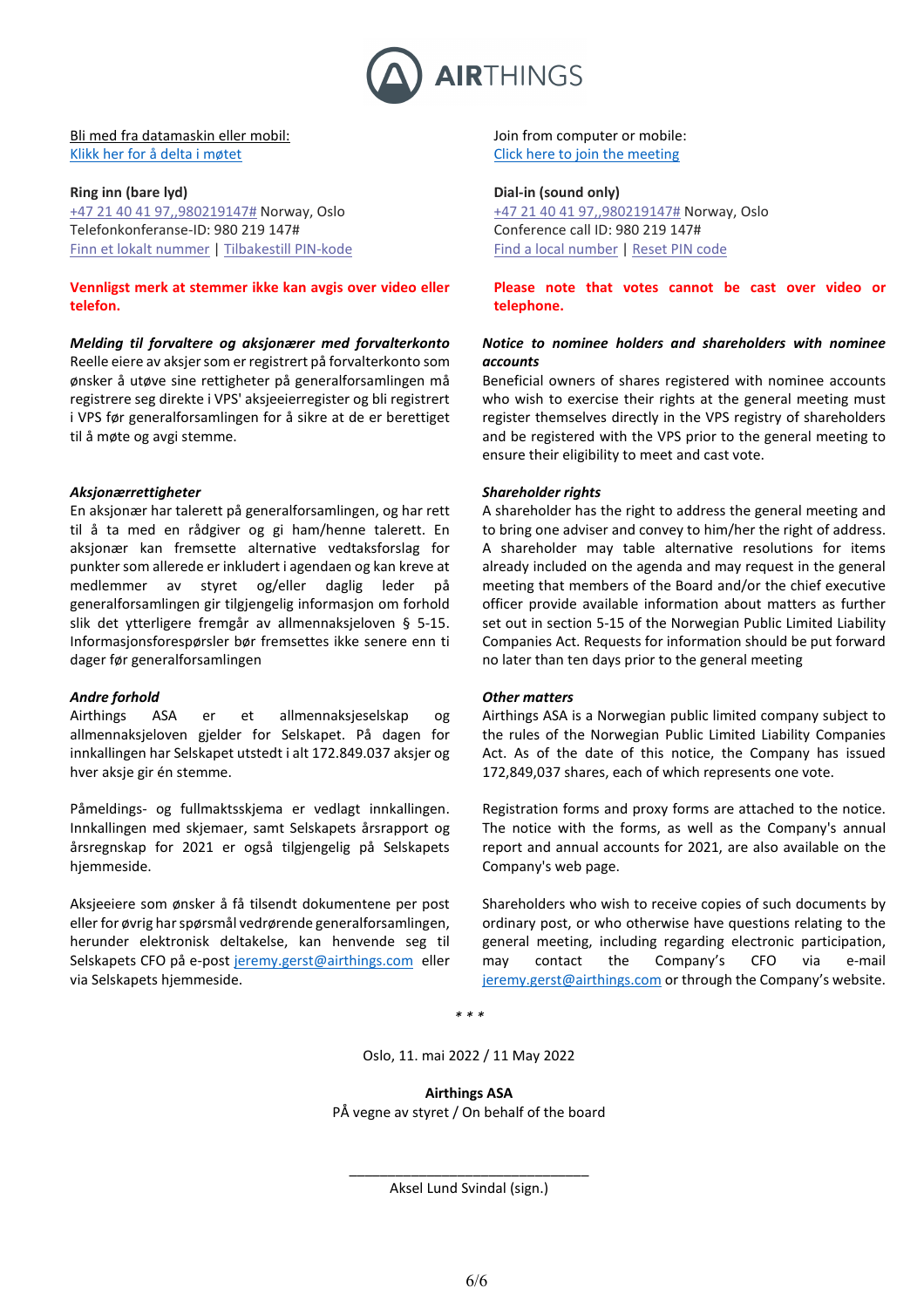

**Ref nr: Pinkode:**

**Innkalling til ordinær generalforsamling**

Ordinær generalforsamling i Airthings ASA avholdes 25.05. 2022 kl. 10:00 i Wergelandsveien 7, 0161 Oslo, Norge/ virtuelt

| Aksjonæren er registrert med følgende antall aksjer ved innkalling: | o a stemmer for det antall aksier som er |
|---------------------------------------------------------------------|------------------------------------------|
| registrert per                                                      |                                          |

Record date (innført i eierregisteret): 24.05.2022

# **Frist for registrering av påmelding, forhåndsstemmer, fullmakter og instrukser: 24.05.2022 kl. 16:00**

## **Forhåndsstemme**

Forhåndsstemme må gjøres elektronisk, via selskapets hjemmesid[e www.airthings.com](http://www.airthings.com/) (bruk referansenummer og pin kode på denne blanketten), eller via Investortjenester. I Investortjenester velg *Hendelser* - *Generalforsamling, klikk på ISIN*. For tilgang til Investortjenester kan man enten bruk[e https://www.euronextvps.no/](https://www.euronextvps.no/) eller gå via egen kontofører.

## **Registrering for virtuell deltakelse**

**Påmelding gjøres via selskapets hjemmesid[e www.airthings.com](http://www.airthings.com/) eller via Investortjenester.** [For påmelding via selskapets](https://www.euronextvps.no/) hjemmeside må referansenummer og pinkode på denne blanketten benyttes. I Investortjenester velg *Hendelser* - *Generalforsamling, klikk på ISIN*. For tilgang til Investortjenester kan man enten bruke https://www.euronextvps.no/ eller gå via egen kontofører. Alternativt kan denne blanketten sendes til [genf@dnb.no,](mailto:genf@dnb.no) eller per post til DNB Bank ASA, Verdipapirservice, Postboks 1600 Sentrum, 0021 Oslo.

## **Generalforsamlingen avholdes som et fysisk møte og vi oppfordrer aksjonærene til å enten forhåndsstemme, gi fullmakt eller delta fysisk.**

| Sted |                                                                      | Dato | Aksjeeiers underskrift                                                                                                                                                                                                                                                                                                                                                                                                                                                                                                                                                                                                                                                                           |         |          |
|------|----------------------------------------------------------------------|------|--------------------------------------------------------------------------------------------------------------------------------------------------------------------------------------------------------------------------------------------------------------------------------------------------------------------------------------------------------------------------------------------------------------------------------------------------------------------------------------------------------------------------------------------------------------------------------------------------------------------------------------------------------------------------------------------------|---------|----------|
|      | Du kan gi fullmakt til en annen person til å stemme for dine aksjer. |      | <b>Fullmakt uten stemmeinstruks</b> for ordinær generalforsamling i Airthings ASA                                                                                                                                                                                                                                                                                                                                                                                                                                                                                                                                                                                                                |         |          |
|      |                                                                      |      |                                                                                                                                                                                                                                                                                                                                                                                                                                                                                                                                                                                                                                                                                                  | Ref nr: | Pinkode: |
|      |                                                                      |      | Fullmakt gis elektronisk via selskapets hjemmeside www.airthings.com eller via Investortjenester.<br>For fullmakt via selskapets hjemmeside må referansenummer og pinkode på denne blanketten benyttes.<br>I Investortjenester velg Hendelser - Generalforsamling, klikk på ISIN. For tilgang til Investortjenester kan man enten bruke<br>https://www.euronextvps.no/ eller gå via egen kontofører Alternativt kan signert blankett sendes til genf@dnb.no, eller per post til DNB<br>Bank ASA, Verdipapirservice, Postboks 1600 Sentrum, 0021 Oslo. Dersom aksjeeier som vil gi fullmakt er et selskap, skal signatur<br>være i henhold til firmaattest. Blanketten må være datert og signert. |         |          |
|      | Undertegnede:                                                        |      | gir (om det ikke oppgis navn på fullmektigen, vil fullmakten anses gitt styrets leder, eller den han eller hun bemyndiger.)                                                                                                                                                                                                                                                                                                                                                                                                                                                                                                                                                                      |         |          |
| □    | Styrets leder (eller den han eller hun bemyndiger), eller            |      |                                                                                                                                                                                                                                                                                                                                                                                                                                                                                                                                                                                                                                                                                                  |         |          |
| □    | (fullmektigens navn med blokkbokstaver)                              |      |                                                                                                                                                                                                                                                                                                                                                                                                                                                                                                                                                                                                                                                                                                  |         |          |
|      |                                                                      |      | fullmakt til å delta og avgi stemme på ordinær generalforsamling 25.05.2022 i Airthings ASA for mine/våre aksjer.                                                                                                                                                                                                                                                                                                                                                                                                                                                                                                                                                                                |         |          |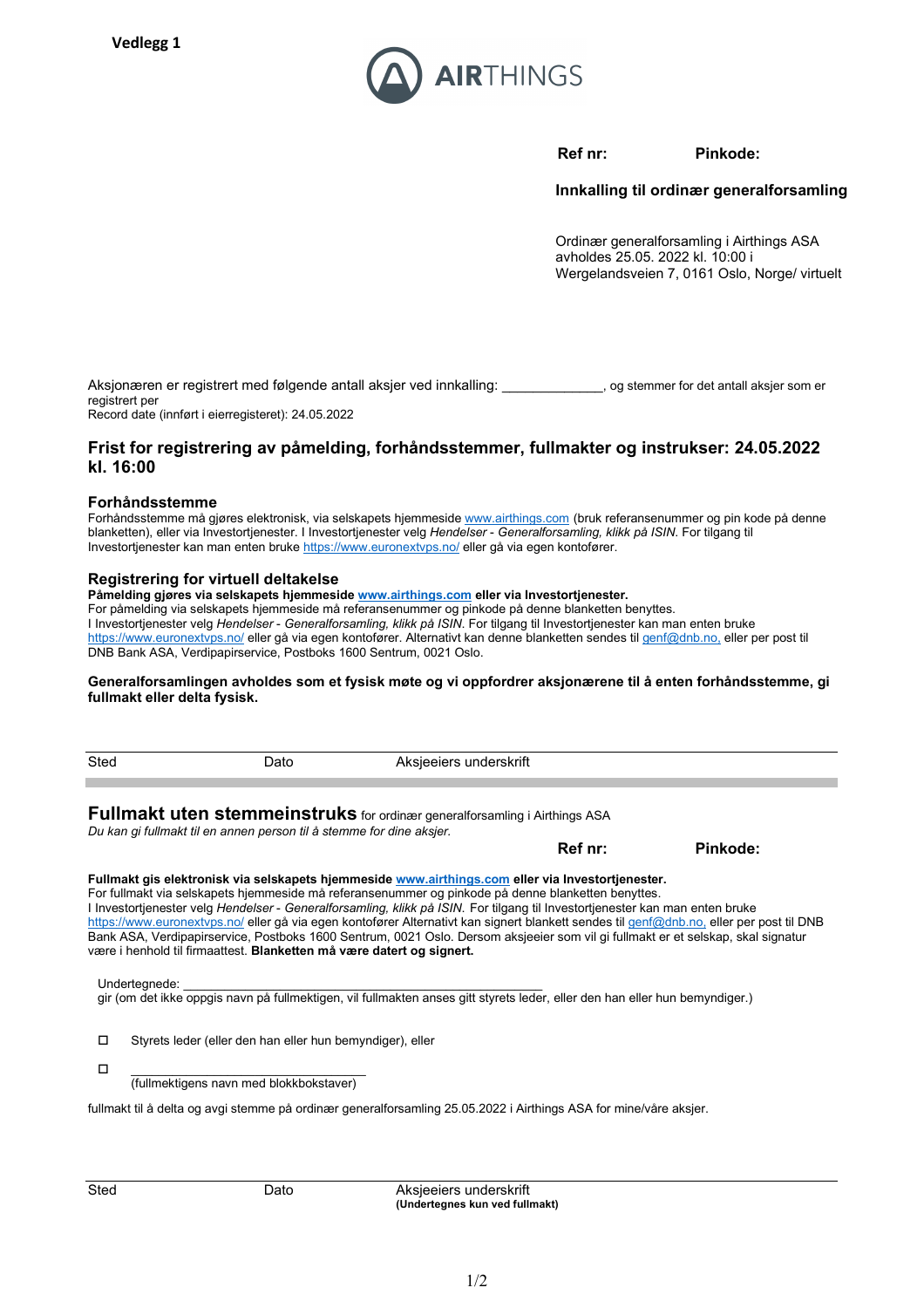

**Ref nr: Pinkode:**

### **Fullmakt med stemmeinstruks for ordinær generalforsamling i Airthings ASA**

*Dersom du ikke selv kan møte på generalforsamling, kan du benytte dette fullmaktsskjemaet for å gi stemmeinstruks til styrets leder eller den han eller hun bemyndiger.* (Det er alternativt mulig å avgi forhåndsstemmer elektronisk, se eget punkt ovenfor.) *Ved instruks til andre enn styrets leder, gir du en* 

*fullmakt uten stemmeinstruks, og avtaler direkte med din fullmektig hvordan det skal stemmes.* 

Fullmakter med stemmeinstruks til styrets leder kan ikke registreres elektronisk, og må sendes til <u>genf@dnb.no</u> (skannet blankett), eller post til DNB Bank ASA, Verdipapirservice, Postboks 1600 Sentrum, 0021 Oslo. Blanketten må være mottatt senest 24.05 2022 kl. 10:00. Dersom aksjeeier som vil gi fullmakt med instruks er et selskap, skal signatur være i henhold til firmaattest

#### **Blanketten må være datert og signert.**

## **Undertegnede:** \_\_\_\_\_\_\_\_\_\_\_\_\_\_\_\_\_\_\_\_\_\_\_\_\_\_\_\_\_\_\_\_\_\_\_\_\_\_\_\_\_\_\_\_\_\_\_\_\_\_\_\_

gir herved styrets leder (eller den han eller hun bemyndiger) fullmakt til å møte og avgi stemme på ordinær generalforsamling 25.00.2022 i Airthings ASA for mine/våre aksjer.

Stemmegivningen skal skje i henhold til instruksjon nedenfor. Dersom det ikke krysses av i rubrikken, vil dette anses som en instruks om å stemme i tråd med styrets og valgkomitéens anbefalinger. Dersom det blir fremmet forslag i tillegg til, eller som erstatning for forslaget i innkallingen, avgjør fullmektigen stemmegivningen. Dersom det er tvil om forståelsen av instruksen, vil fullmektigen kunne avstå fra å stemme.

| Agenda ordinær generalforsamling 2022                                                                                             | For    | <b>Mot</b> | Avstår |
|-----------------------------------------------------------------------------------------------------------------------------------|--------|------------|--------|
| 1. Valg av møteleder og en person til å medundertegne protokollen                                                                 | п      | п          | □      |
| 2. Godkjennelse av innkalling og dagsorden                                                                                        | п      | $\Box$     | $\Box$ |
| 3. Godkjennelse av årsregnskapet og årsberetning for regnskapsåret 2021                                                           | $\Box$ | $\Box$     | $\Box$ |
| 4. Valg av styremedlemmer:                                                                                                        |        |            |        |
| Geir Førre (Styrets leder)<br>$\bullet$                                                                                           | $\Box$ | $\Box$     | $\Box$ |
| Aksel Lund Svindal                                                                                                                | □      | □          | □      |
| Lars Rahbæk Boilesen<br>$\bullet$                                                                                                 | $\Box$ | $\Box$     | □      |
| Liv Hege Dyrnes<br>$\bullet$                                                                                                      | п      | $\Box$     | $\Box$ |
| Emma Carina Tryti<br>$\bullet$                                                                                                    | П      | $\Box$     | $\Box$ |
| Karin Margareta Berg<br>$\bullet$                                                                                                 | П      | $\Box$     | $\Box$ |
| Fredrik Thoresen (ny)<br>$\bullet$                                                                                                | $\Box$ | $\Box$     | $\Box$ |
| 5. Fastsettelse av styrets honorar for perioden frem til neste generalforsamling                                                  | $\Box$ | $\Box$     | $\Box$ |
| 6. Godkjennelse av honorar til revisor                                                                                            | П      | $\Box$     | $\Box$ |
| 7. Fullmakt for styret til å forhøye aksjekapitalen i forbindelse med investeringer,<br>generelle selskapsformål og transaksjoner | $\Box$ | $\Box$     | □      |
| 8. Fullmakt for styret til å forhøye aksjekapitalen i forbindelse med<br>incentivprogrammer                                       | $\Box$ | □          | □      |
| 9. Fullmakt for styret til å erverve egne aksjer                                                                                  | п      | $\Box$     | $\Box$ |
| 10. Opprettelse av valgkomite                                                                                                     | п      | $\Box$     | $\Box$ |
| 11. Valg av medlemmer til valgkomiteen                                                                                            |        |            |        |
| Magnus Nordseth (leder)<br>٠                                                                                                      | $\Box$ | $\Box$     | $\Box$ |
| Niklas Hallberg<br>٠                                                                                                              | $\Box$ | $\Box$     | $\Box$ |
| John Helge Fjellheim<br>٠                                                                                                         | □      | □          | $\Box$ |

Sted **Dato** Dato **Aksjeeiers underskrift** 

**(undertegnes kun ved fullmakt med stemmeinstruks)**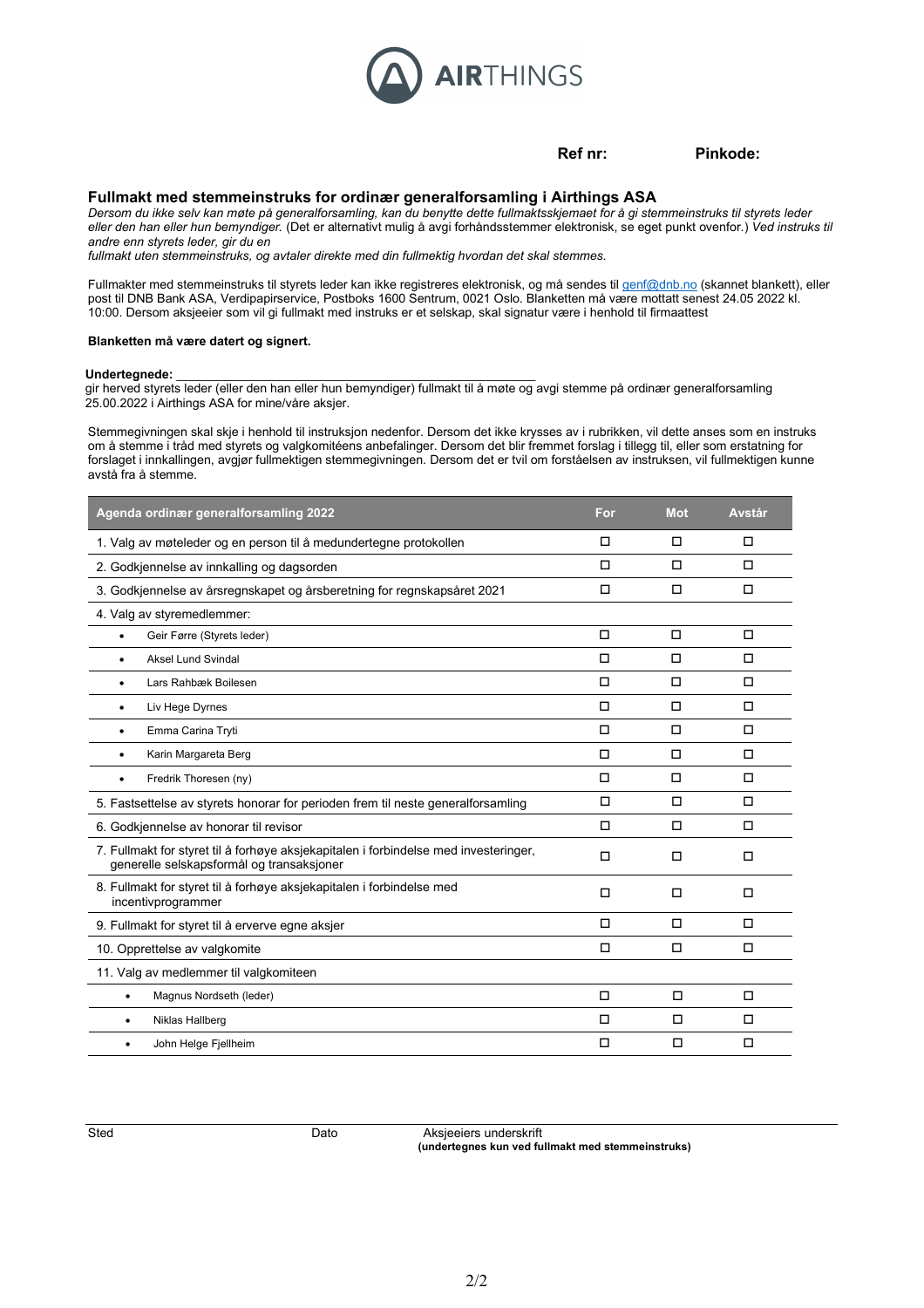

**Ref no: PIN code:**

**Notice of Annual General Meeting** 

Meeting in Airthings ASA will be held on May 25, 2022 at 10:00 a.m CET Address: Wergelandsveien 7, 0161 Oslo, Norway/ Virtually

The shareholder is registered with the following amount of shares at summons: and vote for the number of shares registered per Record Date: May 24, 2022

## **Deadline for registration of attendance, advance votes, proxy or instructions: May 24, 2022 at. 16:00 p.m CET**

#### **Advance votes**

Advance votes may only be executed electronically, through the Company's websit[e www.airthings.com](http://www.airthings.com/) (use ref.nr and pin code on this form) or through VPS Investor Services. In Investor Services chose *Corporate Actions - General Meeting, click on ISIN.* Investor Services can be accessed either throug[h https://www.euronextvps.no/](https://www.euronextvps.no/) or your account operator.

### **Registration for virtual attendance**

#### **Notice of attendance should be registered through the Company's websit[e www.airthings.com](http://www.airthings.com/) or through VPS Investor Services.**

For notification of attendance through the Company's website, the reference number and pin code on this form must be stated. In VPS Investor Services chose *Corporate Actions - General Meeting, click on ISIN.* Investor Services can be accessed either through

<https://www.euronextvps.no/> or your account operator. If you are not able to register this electronically, you may send by e-mail to [genf@dnb.no,](mailto:genf@dnb.no) or by regular Mail to DNB Bank ASA, Registrars Department, P.O.Box 1600 Centrum, 0021 Oslo, Norway.

**This is a physical meeting, and we encourage shareholders to either participate by advance votes, proxy or physically.** 

| Place<br>. | )ate | $\cdot$ |
|------------|------|---------|
|            |      |         |

**Proxy without voting instructions** for Annual General Meeting of Airthings ASA *Proxy to another individual to vote for your shares.*

**Ref no: PIN code:**

### **Proxy should be registered through the Company's website [www.airthings.com](http://www.airthings.com/) or through VPS Investor Services.**

For granting proxy through the Company's website, the reference number and pin code on this form must be used. In VPS Investor Services chose *Corporate Actions - General Meeting, click on ISIN*. Investor Services can be accessed either throug[h https://www.euronextvps.no/](https://www.euronextvps.no/) or your account operator. If you are not able to register this electronically, you may send by E-mail to [genf@dnb.no,](mailto:genf@dnb.no) or by regular Mail to DNB Bank ASA, Registrars Department, P.O.Box 1600 Centrum, 0021 Oslo, Norway. If the shareholder is a Company, the signature must be according to the Company's Certificate of Registration. **The Proxy must be dated and signed to be valid.**

#### The undersianed:

hereby grants (if you do not state the name the proxy holder, the proxy will be given to the Chair of the Board of Directors)

 $\Box$  the Chair of the Board of Directors (or a person authorised by him or her), or

0 <u>\_\_\_\_\_\_\_\_\_\_\_\_\_\_\_\_\_\_\_\_\_\_\_\_\_\_\_\_\_\_\_</u> (Name of proxy holder in capital letters)

proxy to attend and vote for my/our shares at the Annual General Meeting of Airthings ASA on 25 May 2022.

Place Date Date Shareholder's signature (only for granting proxy)